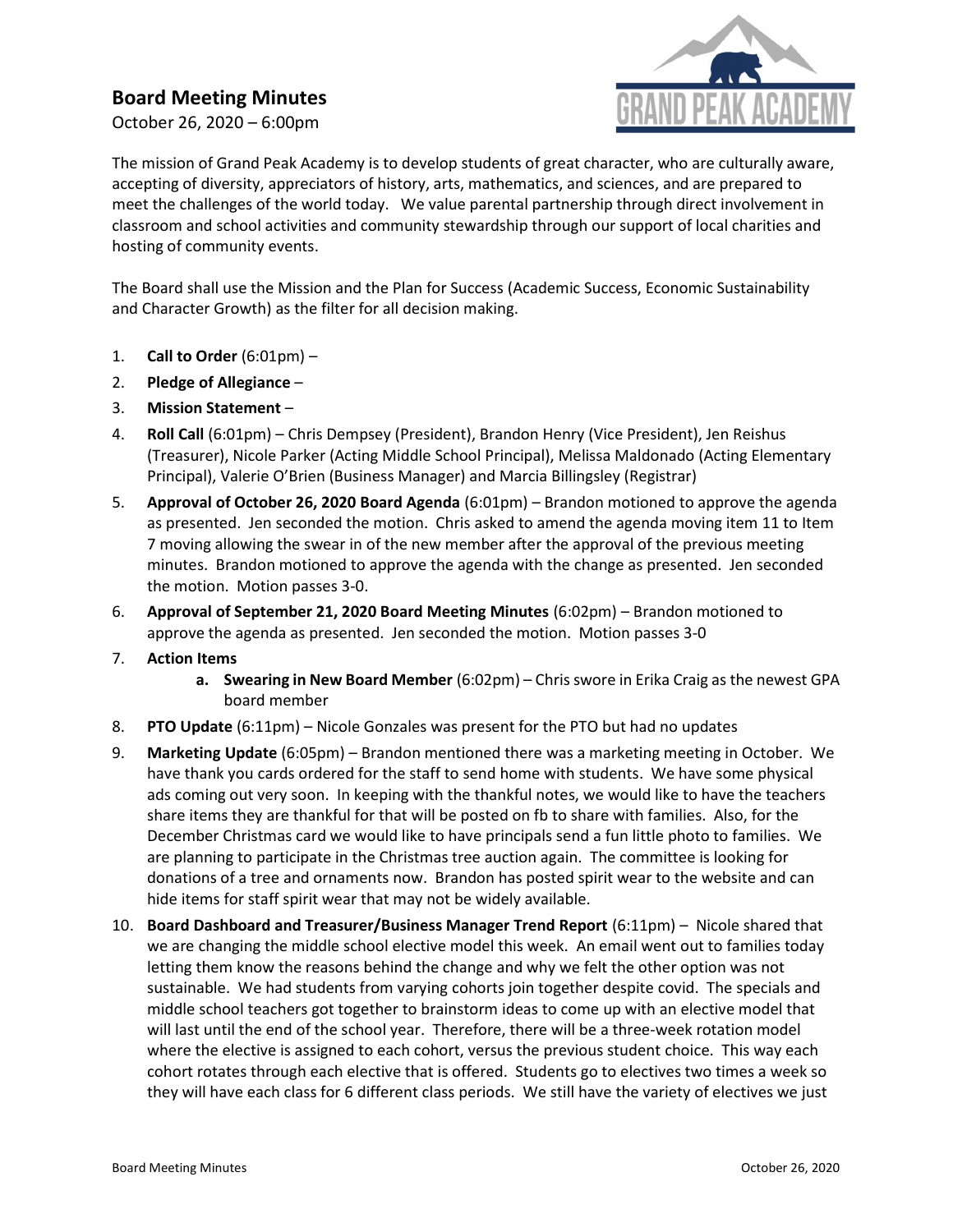created a wider range for students to participate. This model will reduce exposure so that the cohort is with the same teacher/class. We sent out middle school and elementary snow day plan over the weekend. Elementary and Middle School models do look a little bit different this year because of contact hours. Elementary does have more of a buffer of contact hours however middle school is very limited. Taking a snow day could require us to add time in other ways. Therefore, middle school students are expected to have a full streaming online day on snow days. Nicole is meeting with middle school tomorrow to reiterate that teachers and students should always have their laptops/chrome books with them. Since middle school is not using lockers that should be fairly easy to handle. Elementary is doing a lighter load of optional work since there is more of a buffer on contact days for them. It is harder for elementary to bring devices back and forth between home and the school. Today was the first try and it seems to have gone well. Brandon asked if the district has said anything about getting a pass for the missed hours and Nicole informed that at this point there is no pass. After a lot of research, we were advised it is best to meet our hours. Nicole said the hardest part for today was D49 calling something different than we did. That does seem to be just a onetime situation because of fall break though, going forward their middle schools will be following the same thing we are doing with our middle school. Melissa announced that we have hired somebody to support behavior situations. He comes with a lot of experience and will be starting tomorrow. Nicole mentioned that we had a middle school teacher resign a couple months ago and we just replaced the long term sub with a permanent teacher that starts tomorrow as well. In addition, we will have a long term teacher joining us a few days a week helping to support gifts students. We are super excited about a staff/team building event coming up on Thursday. In place of a regularly scheduled teacher meeting we will be carving pumpkins for a contest. Brandon will be putting it on Facebook live as well. Pumpkins will be displayed on Friday when the students come in. We are coming up on our 2<sup>nd</sup> core virtue assembly which will be paired with honor roll on Thursday for middle school. Elementary will be on Friday. K and  $1<sup>st</sup>$  teachers were concerned about honor roll being too focused on academic, so we are adding the bear paw award for growth. Nicole mentioned that we are also bringing in staff recognition at this assembly. We have asked staff to nominate each other based on the monthly virtue. We also have some stuffed animal grizzly bears with notecards attached to them. Starting this week, we will start passing around the grizzly bear to acknowledge great things, after it leaves the principals hands it will be in staff hands to pass around. Nicole updated on the cub scout project, she reached out to see if they could do a clean-up in the back of the school. She has not heard back and will follow up again. Brandon mentioned that due to the latest covid restriction of groups limited to 10 and under and only 2 families, boy scouts has canceled meetings at this time. Starting today, we have a formal/fun announcement script that we will be doing every morning. Nicole and Melissa will be taking turns on this each morning. We are also going to add celebrating diversity with Latin heritage month. We are also working on creating committees. This week we are going to be looking at roles and responsibilities for each committee. Elementary will have Eureka training in December. There is a survey that is ready to go out soon that will ask teachers what their PD needs/requests are. Marcia commented that we will be at 727 for count day. Marcia also added that we will send intent to return forms in a couple months but the average retention has been at76% over recent years. Based on our count if we maintain that retention level we will have about 511 students, so we should work on continuing to grow our enrollment through the year. Jen commented that we were notified on Thursday that the district will be charging us \$20K to true up for last school years expenses. This was not in factored into our budget or the September Trend Report. At this point we are not out of the woods financially. Although we are expecting our count to be 727 and that is higher than our original budget, we also had the 5% reduction in funding that was not included in the budget. Those two items together offset each other well. However, CARES Act federal funding is only available until Dec  $31^{st}$ , however we do not know how long we will need